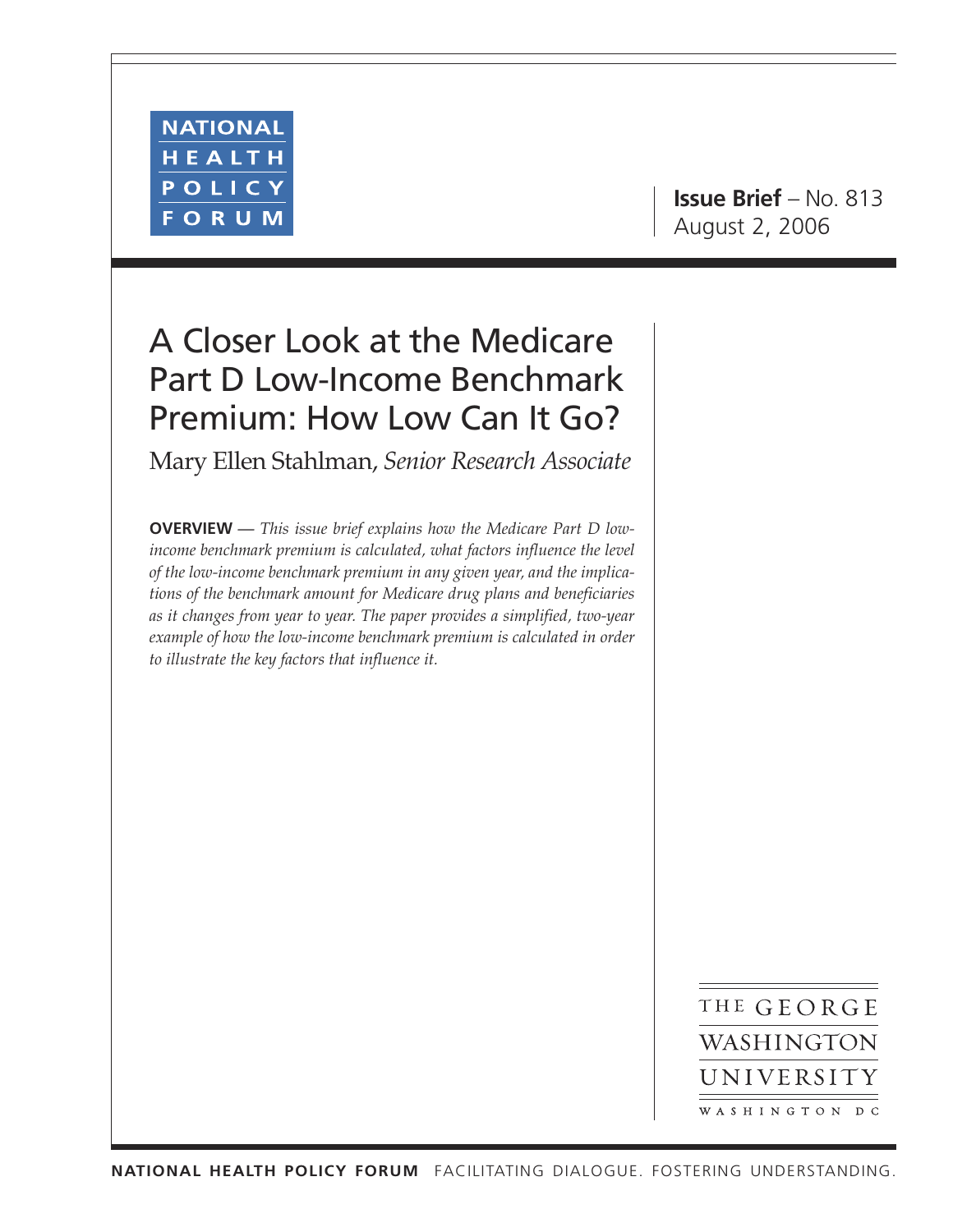# A Closer Look at the Medicare Part D Low-Income Benchmark Premium: How Low Can It Go?

Imagine a game of limbo. After each player arches his back to slide under the pole, the announcer of the game lowers the pole another notch and shouts merrily, "how low can it go?" This lowering of the pole may be a suitable metaphor for the low-income benchmark premium under the new Medicare prescription drug benefit (known as Part D). The lowincome benchmark premium amount determines how many drug plans are available to low-income Medicare beneficiaries for no or reduced premiums. The low-income benchmark premium has been widely expected by many experts to fall dramatically for 2007. Some have been greatly concerned that as the benchmark falls, fewer drug plans will be able to offer premiums beneath it, causing many low-income beneficiaries to change their drug plans as a result.

The benchmark affects over 9 million low-income Medicare beneficiaries who are placed in or choose among drug plans with premiums at or below this amount. In order to avoid having a large number of low-income beneficiaries change drug plans so soon after enrolling, the Centers for Medicare & Medicaid Services (CMS) announced in June 2006 that it will use its demonstration authority to postpone certain policies and cushion the fall in the benchmark amount for 2007. CMS's action will temporarily and partially stave off what could have been a significant disruption for millions of Medicare beneficiaries.

Without an extension or revision of the demonstration, or a statutory change, many expect the low-income benchmark to fall for 2008. This paper explores the factors that influence the amount of the low-income benchmark premium and offers some insight into whether the lowincome benchmark premium will perform like a limbo pole, going lower and lower with fewer drug plans able to slide under it.

## **BACKGROUND**

The Medicare Prescription Drug, Improvement, and Modernization Act of 2003 (MMA) authorized the Medicare program to subsidize a voluntary outpatient prescription drug benefit starting January 1, 2006.<sup>1</sup> This new Medicare drug benefit is provided through private, stand-alone prescription drug plans (PDPs) to beneficiaries in traditional fee-forservice Medicare and through Medicare Advantage-Prescription Drug (MA-PD) plans for beneficiaries enrolled in Medicare managed care.<sup>2</sup>

**National Health Policy Forum** Facilitating dialogue. Fostering understanding.

2131 K Street NW, Suite 500 Washington DC 20037

202/872-1390 202/862-9837 [fax] [nhpf@gwu.edu \[e](mailto:nhpf@gwu.edu)-mail] [www.nhpf.org \[w](http://www.nhpf.org)eb]

**Judith Miller Jones** *Director*

**Sally Coberly** *Deputy Director*

**Monique Martineau** *Publications Director*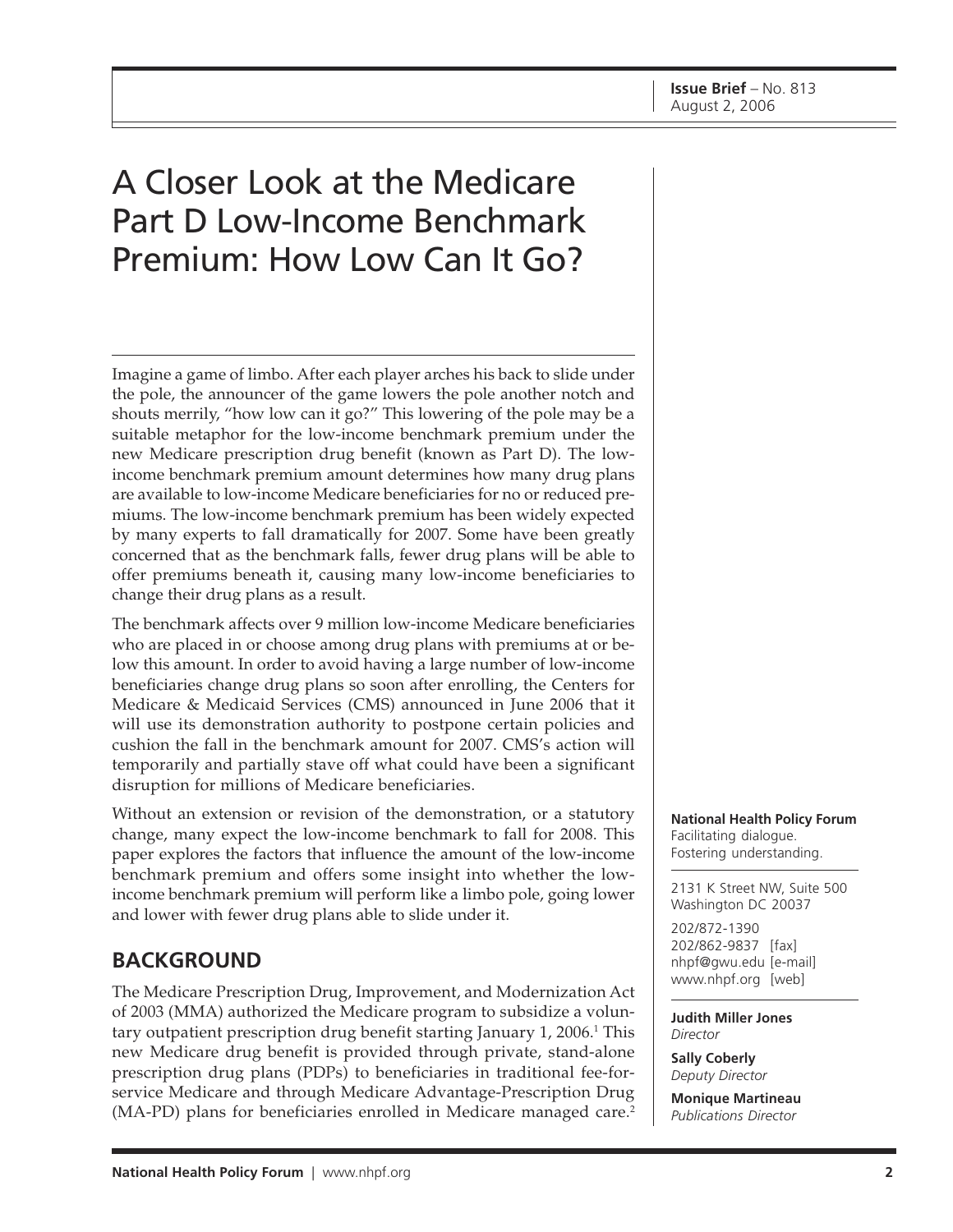Beneficiaries enrolling in a Medicare Advantage (MA) plan receive all health care services, not just prescription drugs, through the plan. Nationwide, there were over 1,400 stand-alone PDPs and almost as many MA plans offering prescription drug coverage to Medicare beneficiaries in 2006. In implementing the drug benefit, CMS has divided the country into 34 PDP regions, and in each of these regions beneficiaries may choose among the many PDPs offered.<sup>3</sup> Most regions had roughly 40 to 45 PDP offerings, with a high of 52 PDPs in Pennsylvania and West Virginia and a low of 27 in Alaska.<sup>4</sup> Employers and unions offering retiree health plans with a drug benefit at least as generous as Medicare's drug benefit and meeting other requirements could also qualify for Medicare subsidies to defray the cost of providing a drug benefit to their retirees.

All PDPs have beneficiary cost-sharing requirements, such as deductibles, co-payments or coinsurance, and monthly beneficiary premiums. And most drug plans have a feature that has become popularly known as the "doughnut hole"—not a sugary breakfast treat, but a gap in prescription drug coverage in which beneficiaries generally pay 100 percent of the drug prices being offered by their plan. In 2006, this coverage gap starts when a beneficiary has incurred \$2,250 in total drug spending (\$2,400 in 2007) and ends when beneficiary out-of-pocket spending reaches \$3,600 (\$3,850 in 2007).5 After reaching that point, catastrophic coverage begins and beneficiary cost sharing is greatly reduced.

Medicare contributes to the cost of the prescription drug benefit for all enrolled beneficiaries, with higher subsidies made on behalf of lowincome beneficiaries. Defined as those with incomes below 150 percent of the federal poverty level (FPL), which was equal to \$14,700 for an individual in 2006, low-income Medicare beneficiaries receive financial help from Medicare in paying prescription drug plan premiums and costsharing amounts. Beneficiaries with the lowest incomes pay no premium, as long as the drug plan they choose has a premium at or below the lowincome benchmark premium for the region they live in. As previously stated, the low-income benchmark premium is the average monthly beneficiary premium for all plans in a region (both PDPs and MA-PDs), weighted by each plan's enrollment.<sup>6</sup> The low-income benchmark premium is important for policymakers to understand because it determines the number of drug plans available to low-income beneficiaries for no (or low) premiums. This calculation has the potential to affect millions of people, and the devil is in the details.

#### **Enrollment**

The first opportunity for most Medicare beneficiaries to sign up for prescription drug insurance through Medicare began on November 15, 2005 and ended on May 15, 2006. As of June 11, 2006, about 16.5 million Medicare beneficiaries had enrolled in PDPs and 6 million beneficiaries had enrolled in MA-PD plans. An additional 6.9 million beneficiaries were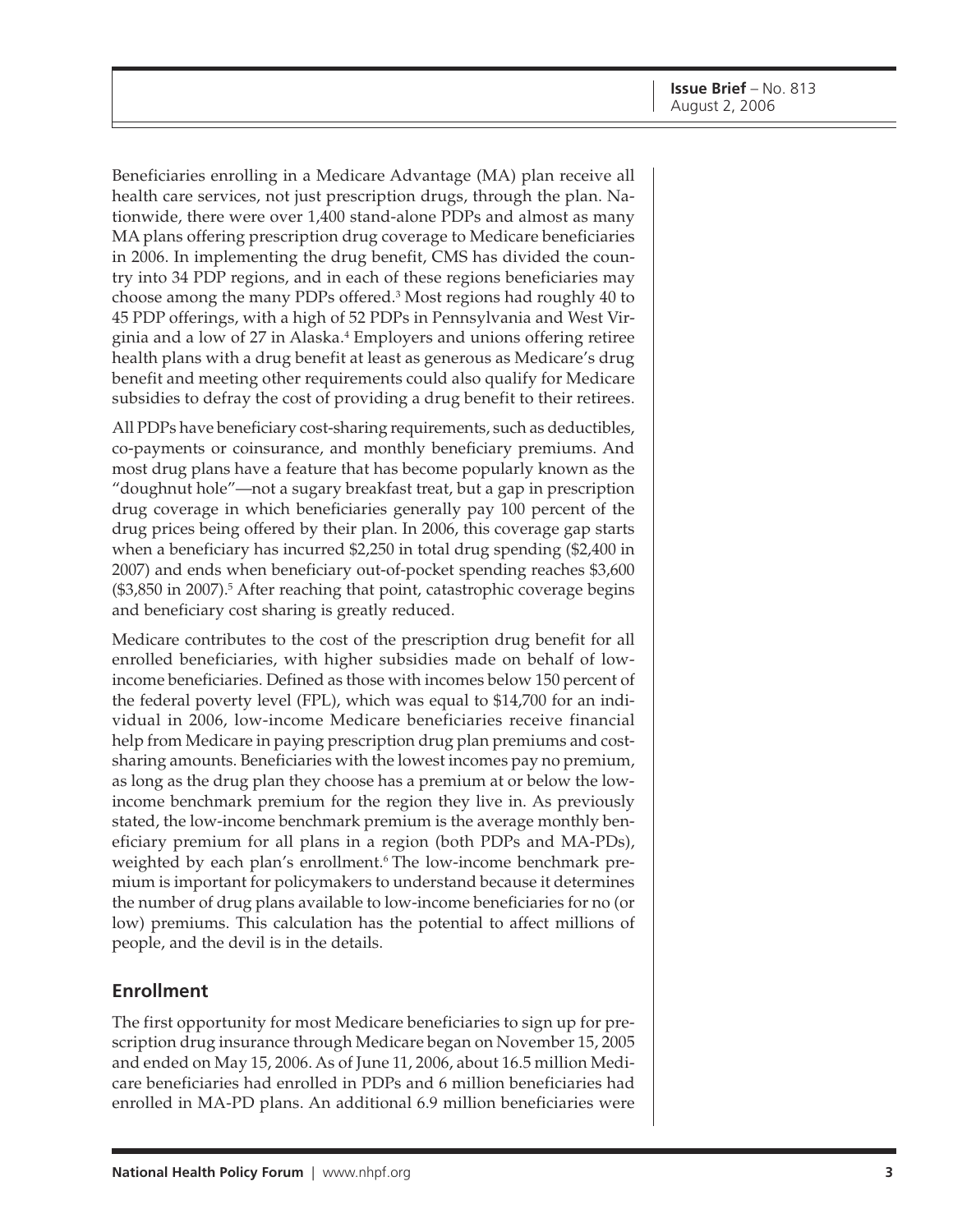receiving prescription drug coverage through a former employer who obtained a Medicare retiree drug subsidy for providing drug coverage.<sup>7</sup>

CMS enrollment figures indicate that enrollment in PDPs and MA-PDs is concentrated in plans offered by a relatively small number of companies. Only five companies account for 65 percent of PDP enrollment. Fortyfive percent of Medicare beneficiaries who enrolled in a PDP enrolled in a plan being offered by either UnitedHealthCare-PacifiCare (including plans that are co-branded with AARP) or Humana, Inc. Similarly, enrollment is concentrated in a small number of MA-PDs: 47 percent of MA-PD enrollment is in plans offered by three companies.<sup>8</sup>

Of the roughly 16.5 million beneficiaries enrolled in PDPs, about half of them, or 8.3 million, are receiving low-income assistance during 2006, and almost 1 million of the 6 million beneficiaries enrolled in MA-PDs are receiving low-income assistance (Figure 1, right). There were considerably more lowincome beneficiaries enrolled in PDPs in part because dual eligibles (those dually eligible for Medicare and Medicaid) were automatically enrolled (or "auto-enrolled") in PDPs, but not in MA-PDs.

One group of beneficiaries receiving much attention is the 6.1 million dual eligibles who were autoenrolled in PDPs (effective January 1, 2006). Before the prescription drug benefit took effect, the dual eli-

gibles received drug coverage through Medicaid. By many accounts, their transition to the Medicare drug benefit was marred by confusion and operational start-up problems. Low-income beneficiaries not dually eligible for Medicare and Medicaid had their enrollment "facilitated" by CMS; that is, they were given the opportunity to choose a plan on their own, but were enrolled in PDPs with lower-than-average premiums as of May 15, 2006, if they had not yet chosen a plan.

Millions of other Medicare beneficiaries receive drug coverage from sources other than PDPs, MA-PDs, and employers who receive the Medicare retiree drug subsidy. For example, about 2 million beneficiaries receive coverage through the Veterans Administration and over 2.5 million active workers receive prescription drug insurance through an employer, according to CMS.

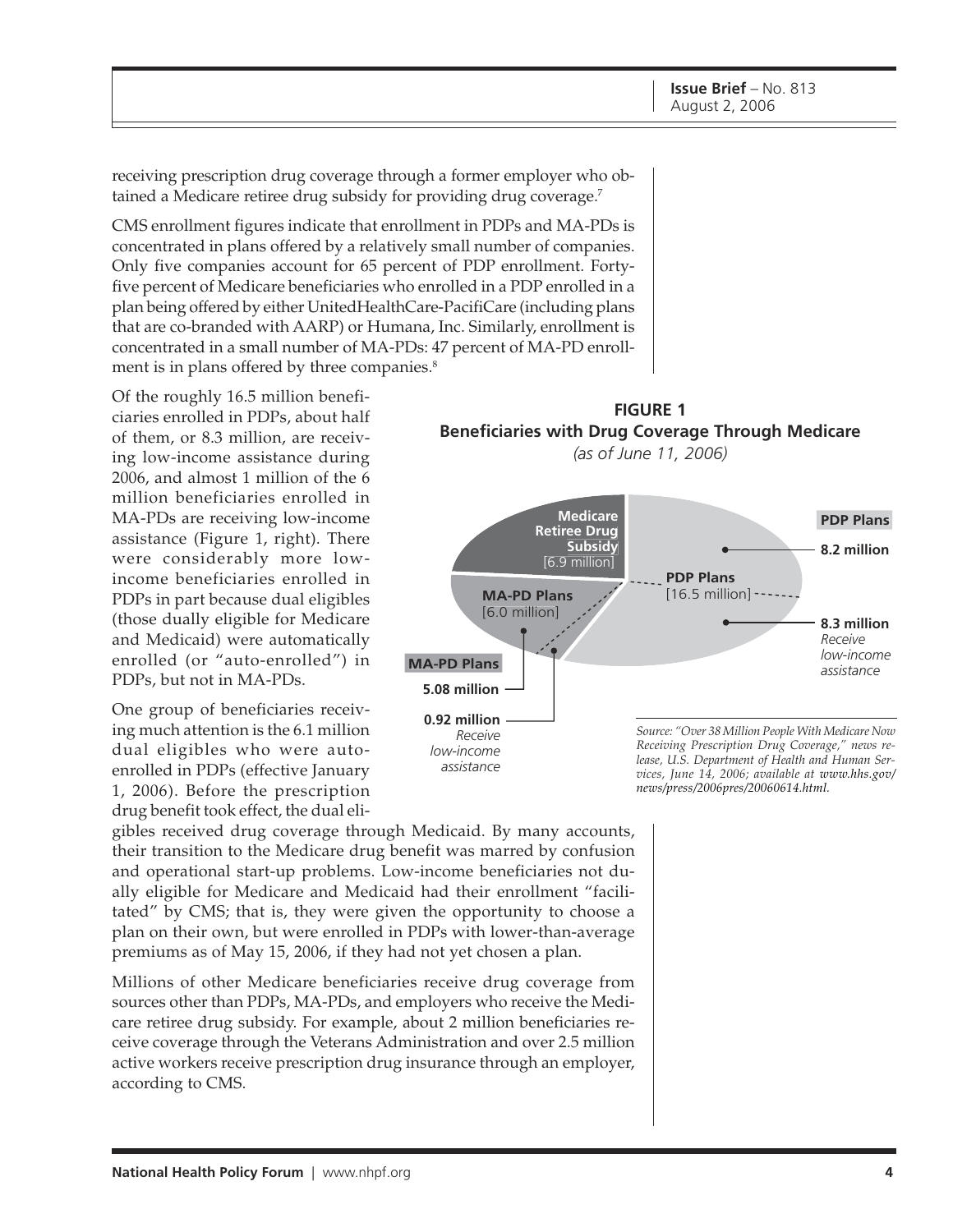#### **Premiums**

Beneficiaries typically pay a monthly premium for Medicare prescription drug coverage.<sup>9</sup> Premiums vary depending on the geographic area in which the beneficiary resides. Monthly beneficiary premiums are determined on the basis of (i) the bids submitted by drug plans and (ii) the average bid from all plans. The beneficiary premium is the national average bid, reduced by the amount the plan's bid is below the average or increased by the amount the plan's bid is above the average. Plans that bid lower have lower beneficiary premiums, and plans that bid higher have higher premiums. There is pressure on plans to bid competitively so that beneficiary premiums are as low as possible, thus attracting enrollment.

In 2006, monthly PDP premiums ranged from a low of \$1.87 to a high of \$104.89. Enrollment in PDPs is concentrated in plans that have lower premiums. According to CMS, 38 percent of PDPs offered premiums below the national average premium of \$32.20, and a large majority of beneficiaries in 2006 enrolled in plans with premiums below the national average.10 This skew toward participation in low-premium plans is due, in part, to the auto-enrollment of low-income beneficiaries into low-cost plans. The average PDP premium paid by beneficiaries in 2006 was \$24.11 MA-PD drug premiums ranged from \$0 to \$120.00 in 2006,<sup>12</sup> and enrollment was concentrated in a relatively small number of low-premium plans.Indeed, for 2006, a few plans with very low beneficiary premiums attracted a large share of total enrollment and thus set the stage for a low 2007 benchmark premium.

#### **A Subsidized Medicare Drug Benefit**

All beneficiaries—low-income or not—enrolling in a PDP or MA-PD receive a prescription drug benefit that is partially paid for, or subsidized, by Medicare. The real value to beneficiaries of the new drug benefit is that it is subsidized by Medicare, allowing plans to offer benefits at a much lower overall cost to enrollees than they could in the absence of the subsidy.

Medicare makes payments to drug plans, all of which subsidize the cost of providing the benefit, including direct premium and reinsurance subsidies that offset monthly premiums and catastrophic drug expenses for beneficiaries (\$32.2 billion in 2006) and low-income subsidies that pay for certain premium and cost-sharing assistance for qualified low-income beneficiaries (\$17.6 billion in 2006).13 These payments to drug plans represent the bulk of Medicare's financial contribution to drug coverage. Medicare also makes payments to plans for certain administrative costs and may make additional payments if benefit costs are much higher than expected, providing some protection for plans from large financial losses.

Despite these significant subsidies to PDPs, Medicare beneficiaries still pay a substantial portion of their drug expenses. The CMS actuary estimates that Medicare will pay about half of the total drug costs (excluding premiums) for a typical, non–low-income beneficiary in 2006. A drug plan may actually pay more or less for an individual, depending on the drug plan chosen, the number of prescriptions filled, and the beneficiary's annual drug spending.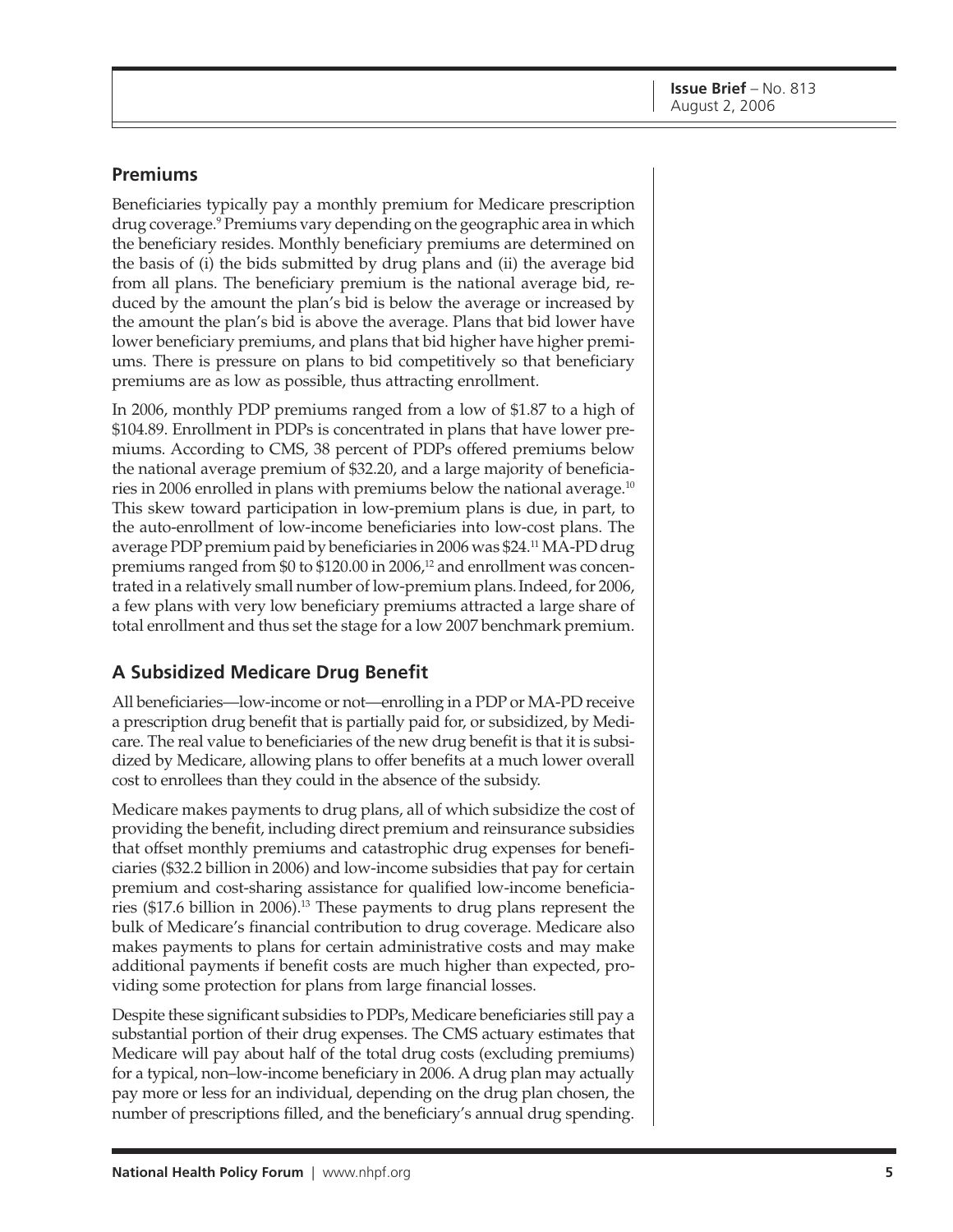#### **"Extra Help" for Low-Income Beneficiaries**

Medicare pays drug plans more on behalf of low-income beneficiaries than non–low-income beneficiaries. The added payment to drug plans defrays the costs of premiums and cost sharing for people with limited means. Medicare and Social Security publications often refer to these payments as "extra help for beneficiaries with limited income and

#### **FIGURE 2 The Low-Income Subsidy: Extra Assistance in 2006 for Beneficiaries with Limited Means**

Over 13 million Medicare beneficiaries have annual incomes of less than 150 percent of the federal poverty level *(\$14,700 for an individual)* and meet certain asset requirements, making them eligible for financial help with their Part D premiums, deductibles, and copays. The amount of assistance available depends on the income and asset levels of the beneficiary.

|                                                    | <b>BENEFICIARY GROUPS</b> |                                     |                      |                                                               |                                 |
|----------------------------------------------------|---------------------------|-------------------------------------|----------------------|---------------------------------------------------------------|---------------------------------|
|                                                    |                           | <b>Full Benefit Dual Eligibles*</b> |                      | <b>Non-Full Benefit Dual Eligibles</b>                        |                                 |
| Income l                                           |                           | $\leq$ 100% FPL $\vert$ >100% FPL   |                      | $<$ 135% FPL                                                  | >135% to 150% FPL               |
| Assets [Individual<br>Couple                       | $N/A^{\dagger}$           | $N/A^{\dagger}$                     | \$6,000<br>\$9,000   | $>$ \$6,000 but $\leq$ \$10,000<br>$> $9,000$ but $< $20,000$ | $\leq$ \$10,000<br>$<$ \$20,000 |
| <b>Premium Subsidy (%)</b>                         | $100\%$ <sup>‡</sup>      | $100\%$ <sup>‡</sup>                | $100\%$ <sup>‡</sup> | $100\%$ <sup>‡</sup>                                          | Partial (see "Sliding Scale")   |
| <b>Deductible</b>                                  | None                      | None                                | <b>None</b>          | \$50                                                          | \$50                            |
| <b>Copay</b> (generic/brand) <sup>9</sup>          | $$1/$ \$3                 | $$2/$ \$5                           | $$2/$ \$5            | 15% coinsurance                                               | 15% coinsurance                 |
| <b>Above Catastrophic</b><br>$Limit?$ <sup>1</sup> | No cost<br>sharing        | No cost<br>sharing                  | No cost<br>sharing   | $$2/$ \$5 copay                                               | $$2/$ \$5 copay                 |

#### **Premium Subsidies Taper Off for Dual Eligibles with Larger Incomes**

For beneficiaries with incomes at or above 135% FPL and with assets valued above \$10,000 *(for an individual, or \$20,000 for a couple)*, the amount of premium subsidy decreases. Beneficiaries with incomes at or above 150% FPL receive no drug plan premium subsidy.



**Percent of Federal Poverty Level**

\* *Individuals who are not living in an institution. Institutionalized dual eligibles are exempt from all cost sharing.*

- † *Asset tests vary by state for full-benefit dual eligibles.*
- ‡ *No premium is required if the individual selects a PDP with a premium less than or equal to the low-income benchmark.*

§ *Copayment and deductible amounts are indexed in future years.*

¶ *The catastrophic limit is defined as the point at which an individual has spent \$3,600 out of pocket on covered drugs in 2006. Because the beneficiaries described here pay low or no copays or coinsurance, the vast majority will never reach the catastrophic limit.*

*Source: CMS-4068-F,* Federal Register*, January 28, 2005, 4388–4389.*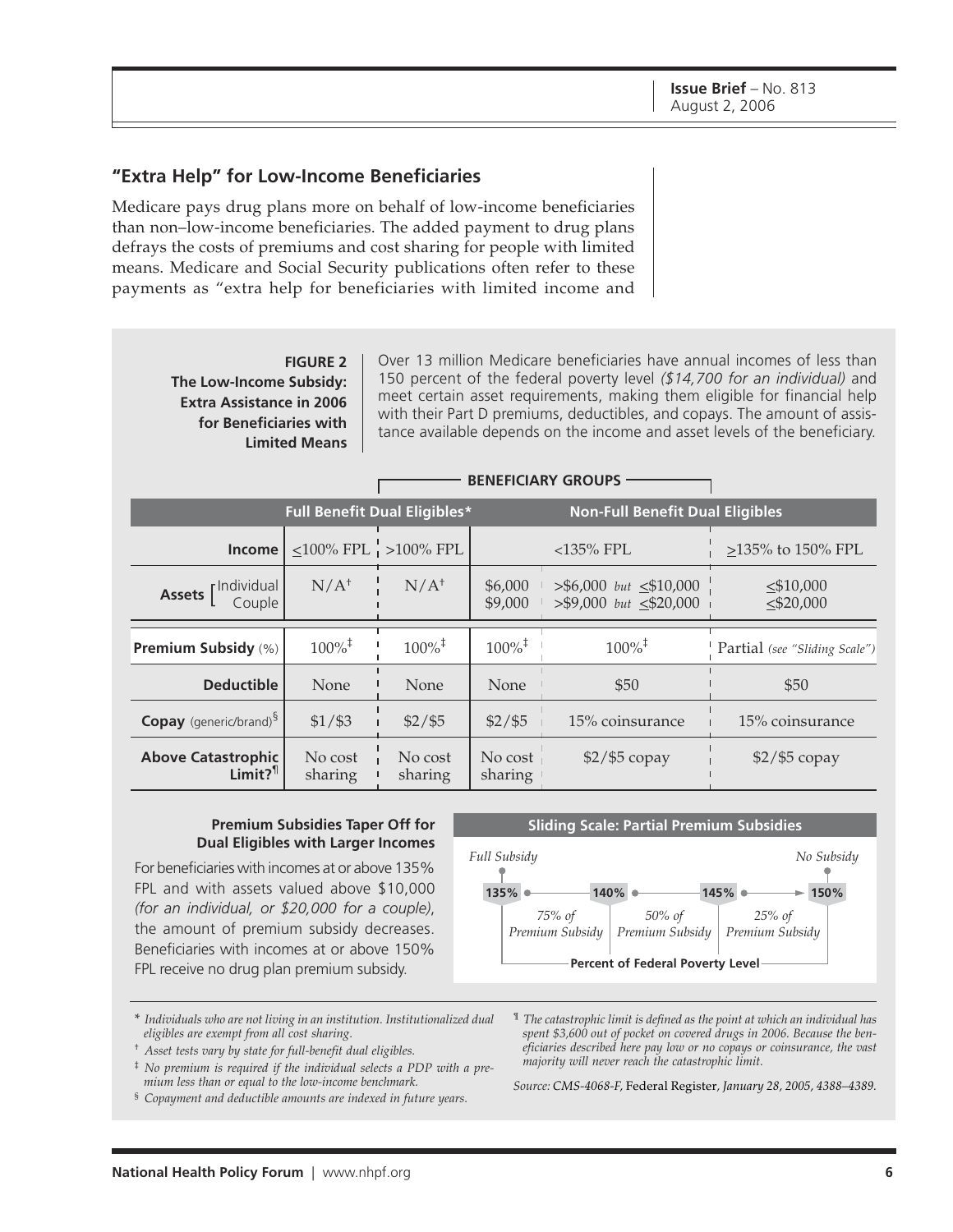resources." As Figure 2 illustrates (previous page), beneficiaries with incomes under 150 percent of the FPL and with assets not exceeding levels set in the statute are eligible to receive subsidized premiums, costsharing, or both. Through this low-income subsidy, beneficiaries may have no (or reduced) premiums and annual deductibles, may have lower co-payments or coinsurance, and may have coverage for their prescription drugs in the doughnut hole. The amount of extra financial assistance received depends on the beneficiary's levels of income and assets, his or her Medicaid status, and whether the beneficiary lives in a nursing home.

Beneficiaries with the lowest incomes receive the most assistance paying premiums and cost-sharing amounts. "Full benefit" dual eligibles pay no premiums for plans with premiums at or below the low-income benchmark premium amount. They also pay no deductible, are subject to reduced co-payments<sup>14</sup> (\$1 for generic or preferred prescriptions and \$3 for non-preferred prescriptions), and are not subject to the coverage gap. Other low-income beneficiaries receive varying levels of assistance paying premiums and cost sharing, depending on their income and assets.

Low-income beneficiaries pay no (or reduced) prescription drug premiums because Medicare makes premium payments on their behalf to PDPs and MA-PDs. These payments are called premium subsidies. Medicare beneficiaries dually eligible for Medicare and Medicaid who have incomes under 135 percent of the FPL and who meet certain asset requirements qualify for a full prescription drug premium subsidy and are often referred to as "full subsidy–eligible beneficiaries." Medicare will pay up to 100 percent of the regional low-income benchmark premium amount to the plan in which the beneficiary is enrolled. Beneficiaries with incomes between 135 and 150 percent of the FPL who meet certain asset requirements are eligible for a partial premium subsidy, determined on a sliding scale based on income and assets. For these beneficiaries, Medicare will subsidize a portion of the premium, not all of it. As of June 11, 2006, about half of beneficiaries enrolled in a PDP and about 15 percent of beneficiaries enrolled in MA-PDs were receiving assistance with payment of premiums and cost-sharing amounts.

These low-income subsidies result in Medicare paying the vast majority—but not all—of the costs of covered drugs for this population. The CMS actuary estimates that, in 2006, Medicare will pay approximately 96 percent of spending for covered drugs for beneficiaries receiving a low-income subsidy, on average. Dual eligibles receive assistance that pays, on average, 98 percent of their covered prescription drug costs in 2006.15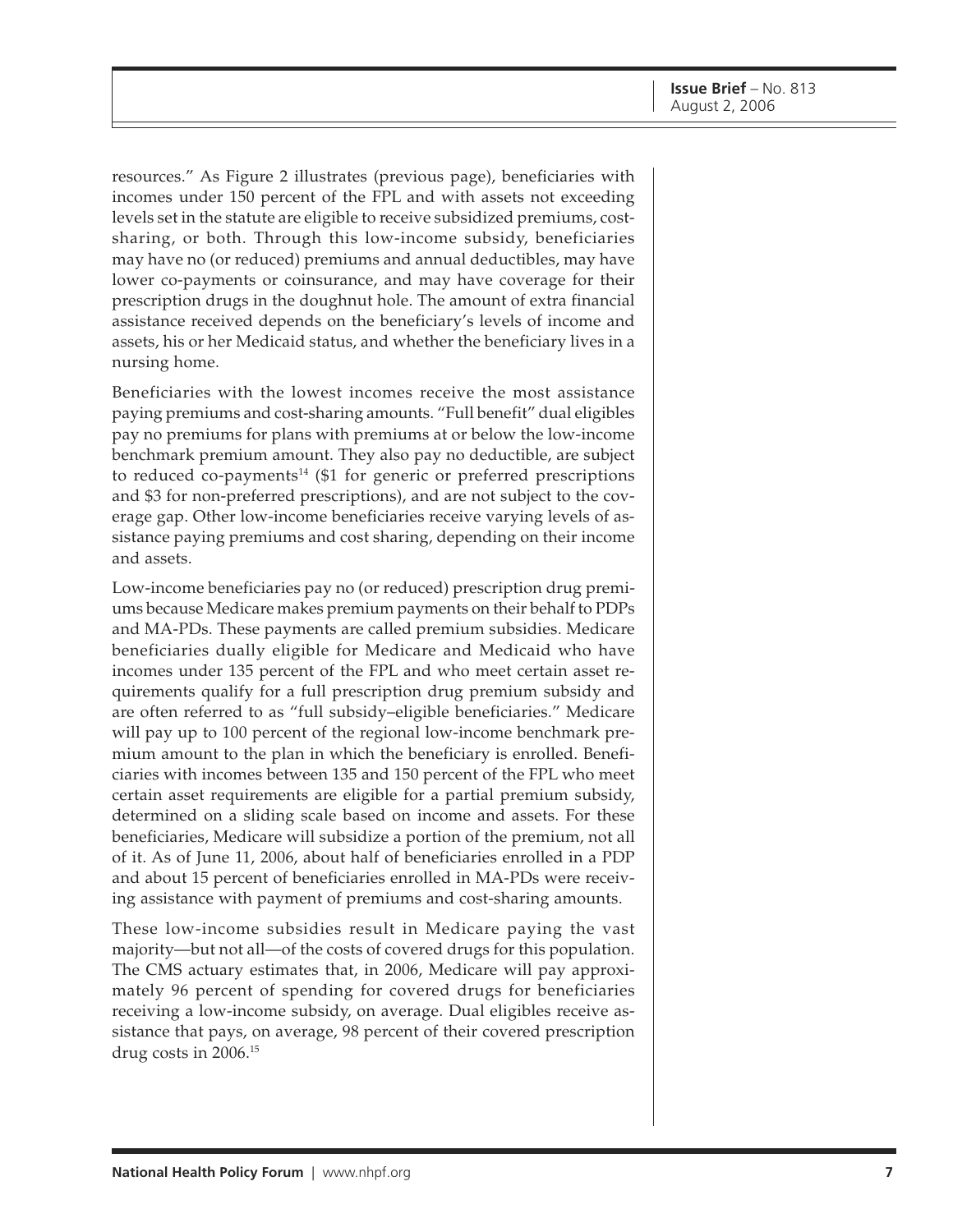#### **Premiums: Above and Below the Low-Income Benchmark**

The low-income benchmark premium is the maximum monthly beneficiary premium Medicare will pay for drug plan coverage for beneficiaries who qualify for low-income financial assistance. Most low-income beneficiaries pay no premium for plans that have monthly premiums at or below the low-income benchmark premium.16

The low-income benchmark premium amount is the average monthly beneficiary premium for PDPs and MA-PD plans in the region, weighted by enrollment in each plan during a selected month in the previous year.<sup>17</sup> Thus, the premiums for plans with more enrollees have a larger effect on determining the low-income benchmark premium than plans with fewer enrollees. The low-income benchmark premium for 2006 was calculated using a special rule about enrollment weights. Because there was no PDP enrollment in 2005 to include in the calculation, all PDPs were given equal weight. MA plans that had enrollment in 2005 were given the enrollment weight they had in 2005, and new MA plans were excluded from the calculation.

Low-income beneficiaries who were auto-enrolled into a PDP by Medicare were enrolled in plans with basic benefits that had premiums below the low-income benchmark premium. However, beneficiaries are permitted to move to another plan with a premium below the regional lowincome benchmark premium at any time during the year. Low-income beneficiaries may also select a plan with a monthly premium above the low-income benchmark premium amount for that region, but he or she is responsible for any premium amount above the low-income benchmark premium (Figure 3, below).

#### **FIGURE 3 What's the Bottom Line?**

How much of a drug plan premium is paid by dually eligible beneficiary depends on whether the premium amount for the chosen plan falls above (greater than) or below (less than) the regional benchmark premium.



\* *Individuals subject to the partial premium subsidy (on a sliding scale basis) will pay a portion of their plan premium, subject to income and asset determinations as described previously.*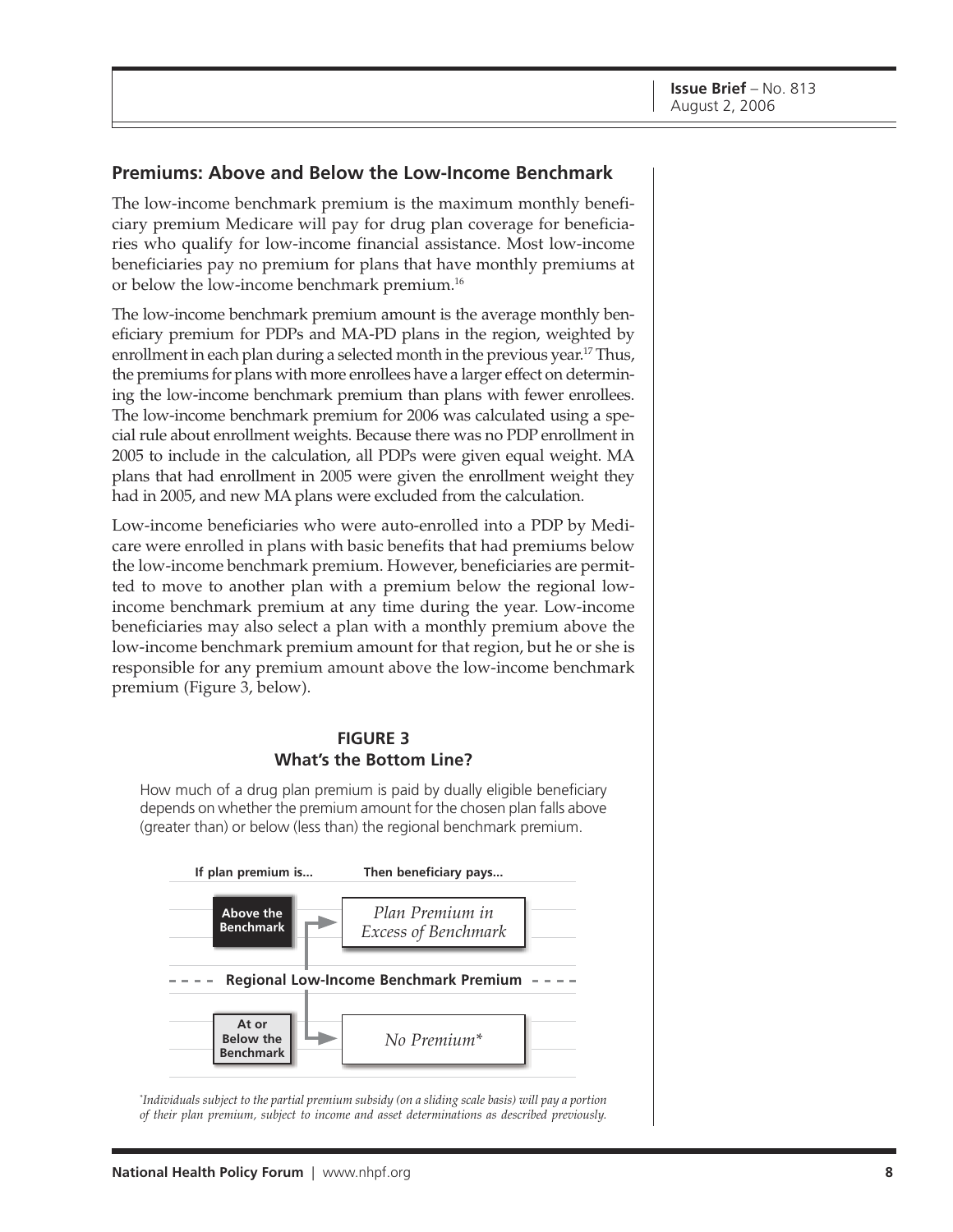In 2006, low-income beneficiaries could choose among about ten PDPs in each region that had premiums below the low-income benchmark premium. The number of PDPs with premiums below the regional lowincome benchmark varied depending on where the beneficiary lives. Beneficiary choice of plans at or below the benchmark ranged between 6 and 16 plans, with fewer options for residents of some states (including Alaska and Florida) and more options in others (including Virginia and South Carolina).18 Low-income benchmark premiums ranged from \$23.25 in California to \$36.39 in Mississippi.<sup>19</sup>

### **CALCULATING THE LOW-INCOME BENCHMARK PREMIUM**

Although there are 34 different low-income benchmark premiums—one for each region—each is calculated in the same way (see "The Formula," below). Following is a series of illustrations that show how the low-income benchmark premium is calculated in a fictitious region, one that has fewer plans than any real region. The region in these illustrations has 13 PDP sponsors and 5 MA-PD sponsors. The first illustration shows an example of how the calculation works in the first year the drug benefit is available (Figure 4, next page). Two other illustrations (Figures 5 and 6, pages 12 and 13, respectively) show options for what could happen when some of the parameters change in year 2.

#### **Determining the Benchmark in Year 1**

Figure 4 shows a greatly simplified example of the first year's benchmark calculation, designed to convey the concepts involved and highlight the factors most relevant to the real calculation. Because this is for year 1 of the new benefit, and there was no actual enrollment in PDPs in the previous year, all PDPs were given the same enrollment weight; MA-PD plans were given weights reflective of enrollment they had in the prior year.

#### **The Formula**

The low-income benchmark premium is an average of all the plans' premiums, weighted according to how many beneficiaries have enrolled in the previous year in a given plan. Each sponsor (PDP or MA-PD) offers a plan, and the premium amount for that plan is used in this calculation. The calculation is as follows:

*The dollar amount of the premium is multiplied by the percentage of all beneficiaries who have enrolled in that plan.* *The product—the dollar amount times the percentage—represents the plan's share of the weighted premium.*



The weighted share for each plan sponsor is added to the others, and this total amount of weighted premiums is the benchmark amount.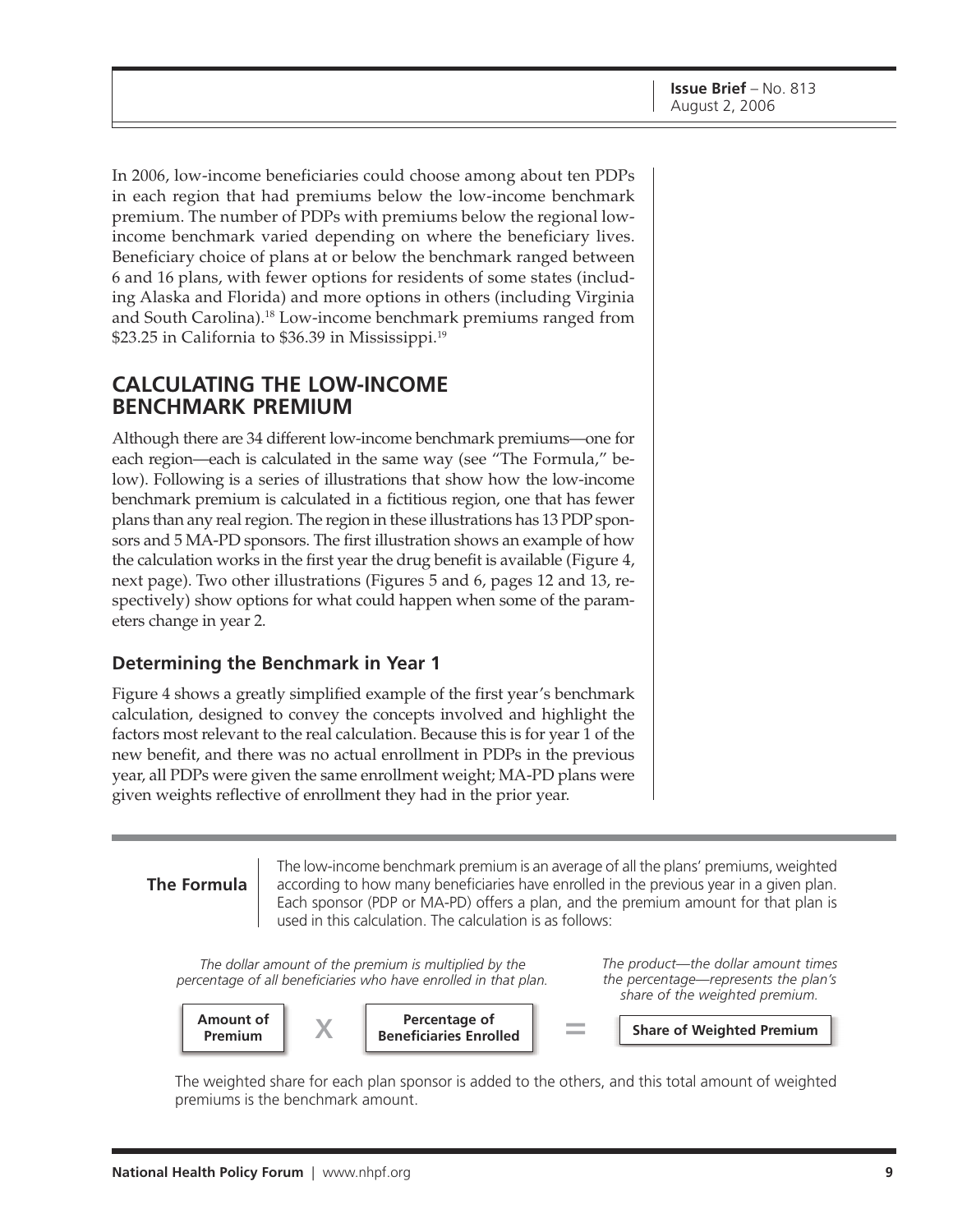Each plan's relative weight is calculated and all of the relative weights are added together; the sum is the low-income benchmark premium, which in this example (Figure 4) is \$24.18. There are ten plans with premiums below \$24.18: five PDPs and five MA-PDs. Beneficiaries who qualify for a full premium subsidy in this region could enroll in any of these ten plans and pay no monthly premium. Auto-enrolled beneficiaries would be randomly

#### **FIGURE 4 Calculating the Benchmark in Year 1**

**First Calculation —** This illustrative example assumes that each sponsor offers only one plan and enrollment for MA plans is based 2005 data. Note that all PDP plans are given equal weight in the calculation because there was no enrollment in these plans before year 1.

| Determining the Benchmark in Year 1 |                                     |                                                                    |                                                        |                                          |
|-------------------------------------|-------------------------------------|--------------------------------------------------------------------|--------------------------------------------------------|------------------------------------------|
| Plan                                | Year 1<br>Premium (\$)              | Plan<br><b>Enrollment</b><br>(% of Beneficiaries<br>Χ<br>Enrolled) | <b>Plan Share</b><br>of Average<br>Weighted<br>Premium |                                          |
| <b>PDP</b>                          | 59.00                               | 6                                                                  | 3.54                                                   |                                          |
| <b>PDP</b>                          | 42.00                               | 6                                                                  | 2.52                                                   |                                          |
| <b>PDP</b>                          | 37.00                               | 6                                                                  | 2.22                                                   |                                          |
| <b>PDP</b>                          | 34.00                               | 6                                                                  | 2.04                                                   |                                          |
| <b>PDP</b>                          | 34.00                               | 6                                                                  | 2.04                                                   |                                          |
| <b>PDP</b>                          | 32.00                               | 6                                                                  | 1.92                                                   |                                          |
| <b>PDP</b>                          | 31.00                               | 6                                                                  | 1.86                                                   |                                          |
| <b>PDP</b>                          | 30.00                               | 6                                                                  | 1.80                                                   | Year 1                                   |
| <b>PDP</b>                          | 24.00                               | 6                                                                  | 1.44                                                   |                                          |
| <b>PDP</b>                          | 24.00                               | 6                                                                  | 1.44                                                   | Low-income<br><b>BENCHMARK = \$24.18</b> |
| <b>PDP</b>                          | 19.95                               | 6                                                                  | 1.20                                                   |                                          |
| MA-PD                               | 18.00                               | 6                                                                  | 1.08                                                   |                                          |
| MA-PD                               | 12.00                               | 3                                                                  | .36                                                    |                                          |
| <b>PDP</b>                          | 10.00                               | 6                                                                  | .60                                                    |                                          |
| <b>PDP</b>                          | 2.00                                | 6                                                                  | .12                                                    |                                          |
| MA-PD                               | .00                                 | $\overline{2}$                                                     | .00                                                    |                                          |
| MA-PD                               | .00                                 | $\mathbf{1}$                                                       | .00                                                    |                                          |
| MA-PD                               | .00                                 | 10                                                                 | .00                                                    |                                          |
|                                     | <b>Low-Income Benchmark Premium</b> |                                                                    | \$24.18                                                |                                          |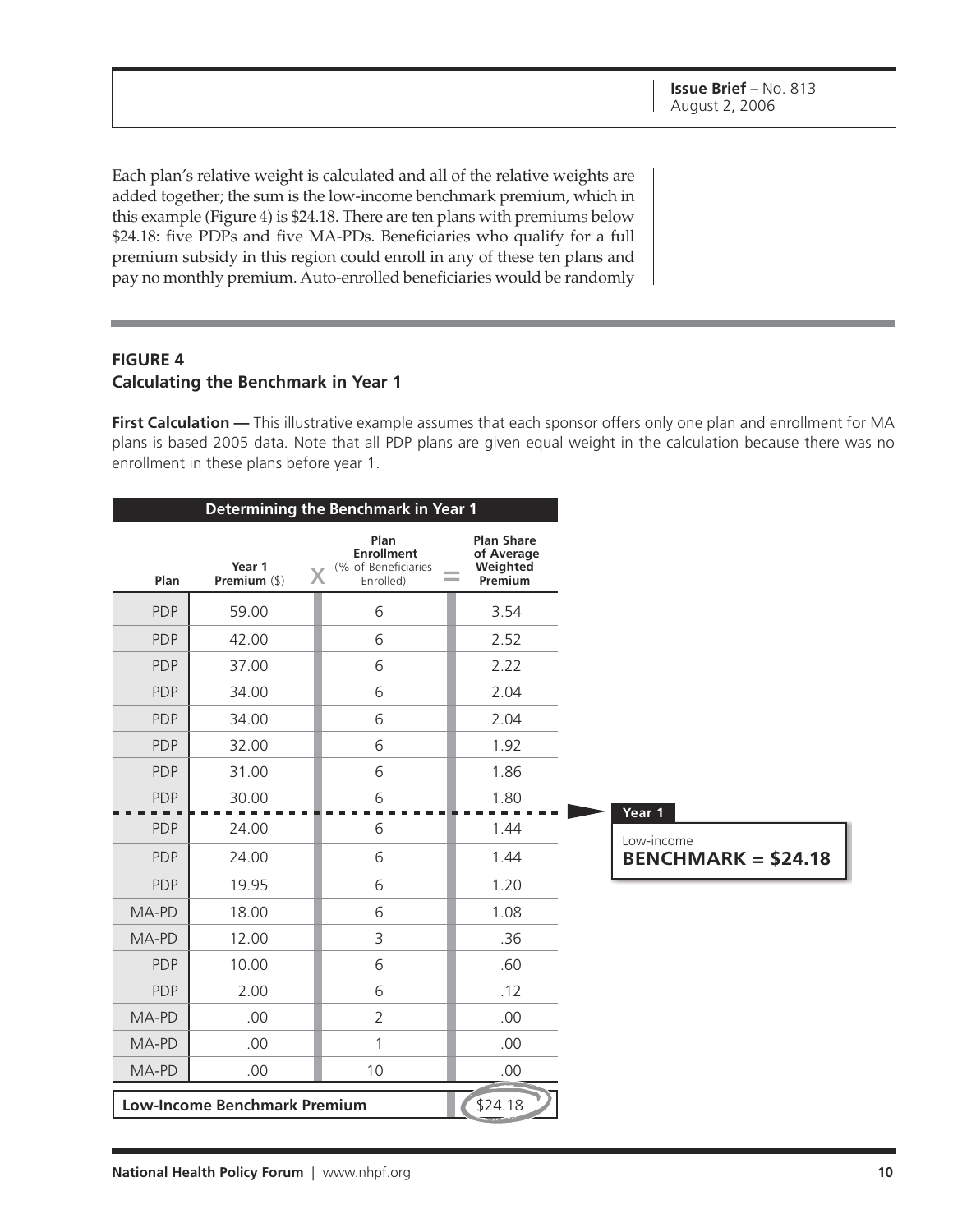assigned to one of the five PDPs below the benchmark, although they could change plans if they prefer another. Beneficiaries who qualify for a partial premium subsidy would have a portion of their premium paid by Medicare on a sliding scale; they would be responsible for what is not paid by Medicare. (And if they chose any of the other eight plans above the benchmark level, they would also be responsible for any amount of premium above \$24.18.)

#### **A Moving Target: Year 2 Changes to the Market and the Low-Income Benchmark**

The Medicare drug plan market is expected to evolve over time, as plans update their business models and some plans enter or leave the market. These kinds of changes are not unexpected. In fact, it was assumed that the low-income benchmark premium would change every year as these factors and beneficiary premiums and plan enrollment vary.

In this fictitious region, the market has shifted such that the following changes have occurred for year 2:

- Two plans with premiums above the low-income benchmark drop out of the Medicare market
- $\blacksquare$  Plans increase their premiums<sup>20</sup>
- First-year enrollment is concentrated in a few plans with relatively low premiums

These factors alone can affect the low-income benchmark premium. The following two options compare the low-income benchmark premium calculated according to the statute and under the CMS demonstration program. Figures 5 and 6 show two options, respectively, for what could happen to the low-income benchmark premium calculation in year 2 without the demonstration and with the demonstration.

**Without demonstration** — In this option (Figure 5, next page), the benchmark premium falls from \$24.18 in year 1 to \$17.37 in year 2. Lowincome beneficiaries qualifying for the full premium subsidy and not wishing to pay a premium would have a choice of two PDPs, rather than five. The three PDPs that are no longer available premium-free accounted for 22 percentof the total enrollment in year 1; many of those beneficiaries could have been dual eligibles who were auto-enrolled by Medicare. Assuming that all five PDPs with premiums under the benchmark in year 1 had the same number of auto-enrolled dual eligibles, more than half of dual eligibles in this fictitious region would need to be switched to new PDPs.

It is worth noting again that this example is designed to be instructive about the key factors that affect the low-income benchmark, but it is not meant to be predictive. Although the benchmark would drop significantly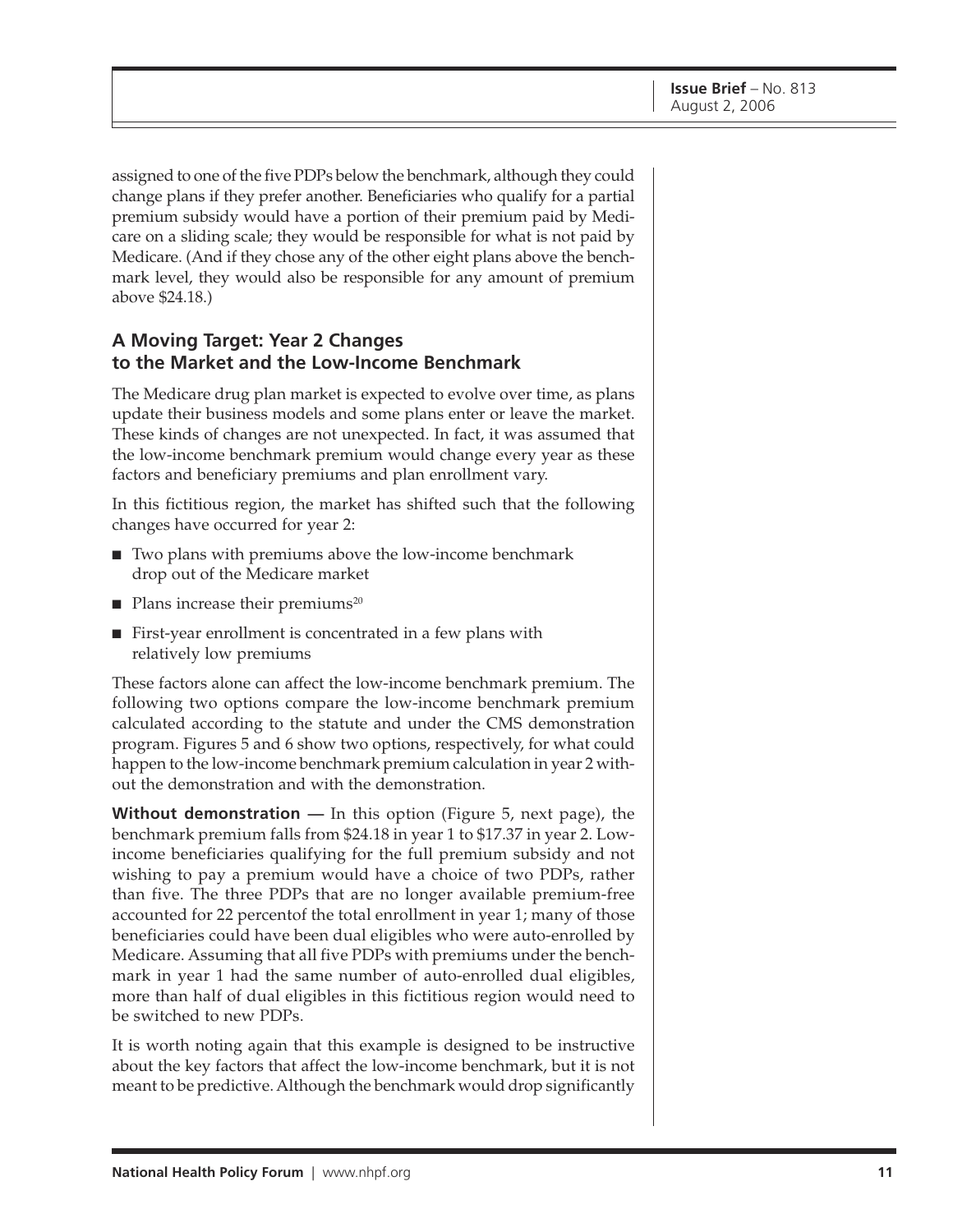absent the demonstration, the exact magnitude of the change is not known. However, it is clear that a significant drop in the benchmark premium amount would mean that a substantial number of low-income beneficiaries would need to change drug plans.

#### **FIGURE 5**

#### **The Year 2 Benchmark Calculation: Option 1**

**Premium weighted —** In year 2, without the demonstration authorized by CMS in June 2006, the benchmark was to be recalculated every year to reflect changing premium amounts and shifting enrollment. Here, the substantial enrollment in very low-premium PDP plans—coupled with the two plans leaving the market altogether and several plans increasing their premiums—effectively "drags down" the low-income benchmark premium amount in year 2. Note that the fictional parameters used here are for illustrative purposes only, and are not intended to predict what might happen in any given year.

| <b>Without Demonstration in Year 2</b> |                                     |                                                                      |                                                        |                                          |
|----------------------------------------|-------------------------------------|----------------------------------------------------------------------|--------------------------------------------------------|------------------------------------------|
| Plan                                   | Year 2<br>Premium (\$)              | Year 1 Plan<br><b>Enrollment</b><br>(% of Beneficiaries<br>Enrolled) | <b>Plan Share</b><br>of Average<br>Weighted<br>Premium |                                          |
| <b>PDP</b>                             | leaves program                      |                                                                      | .00                                                    |                                          |
| <b>PDP</b>                             | 45.00                               | 1                                                                    | .45                                                    |                                          |
| <b>PDP</b>                             | 40.00                               | $\overline{2}$                                                       | .80                                                    |                                          |
| <b>PDP</b>                             | 39.00                               | 1                                                                    | .39                                                    |                                          |
| <b>PDP</b>                             | 33.00                               | 12                                                                   | 3.96                                                   |                                          |
| <b>PDP</b>                             | 35.00                               | 4                                                                    | 1.40                                                   |                                          |
| <b>PDP</b>                             | 34.00                               | $\overline{4}$                                                       | 1.36                                                   |                                          |
| <b>PDP</b>                             | leaves program                      |                                                                      | .00                                                    |                                          |
| <b>PDP</b>                             | 28.00                               | 5                                                                    | 1.40                                                   | Year 1                                   |
| <b>PDP</b>                             | 27.00                               | 6                                                                    | 1.62                                                   | Low-income<br><b>BENCHMARK = \$24.18</b> |
| <b>PDP</b>                             | 23.00                               | 11                                                                   | 2.53                                                   |                                          |
| MA-PD                                  | 21.00                               | 1                                                                    | .21                                                    | Year 2                                   |
| MA-PD                                  | 16.00                               | $\overline{4}$                                                       | .64                                                    | Low-income                               |
| <b>PDP</b>                             | 15.00                               | 13                                                                   | 1.95                                                   | $BENCHMARK = $17.37$                     |
| <b>PDP</b>                             | 3.00                                | 22                                                                   | .66                                                    |                                          |
| MA-PD                                  | .00                                 | $\overline{2}$                                                       | .00                                                    |                                          |
| MA-PD                                  | .00                                 | $\overline{2}$                                                       | .00                                                    |                                          |
| MA-PD                                  | .00                                 | 10                                                                   | .00                                                    |                                          |
|                                        | <b>Low-Income Benchmark Premium</b> |                                                                      | \$17.37                                                |                                          |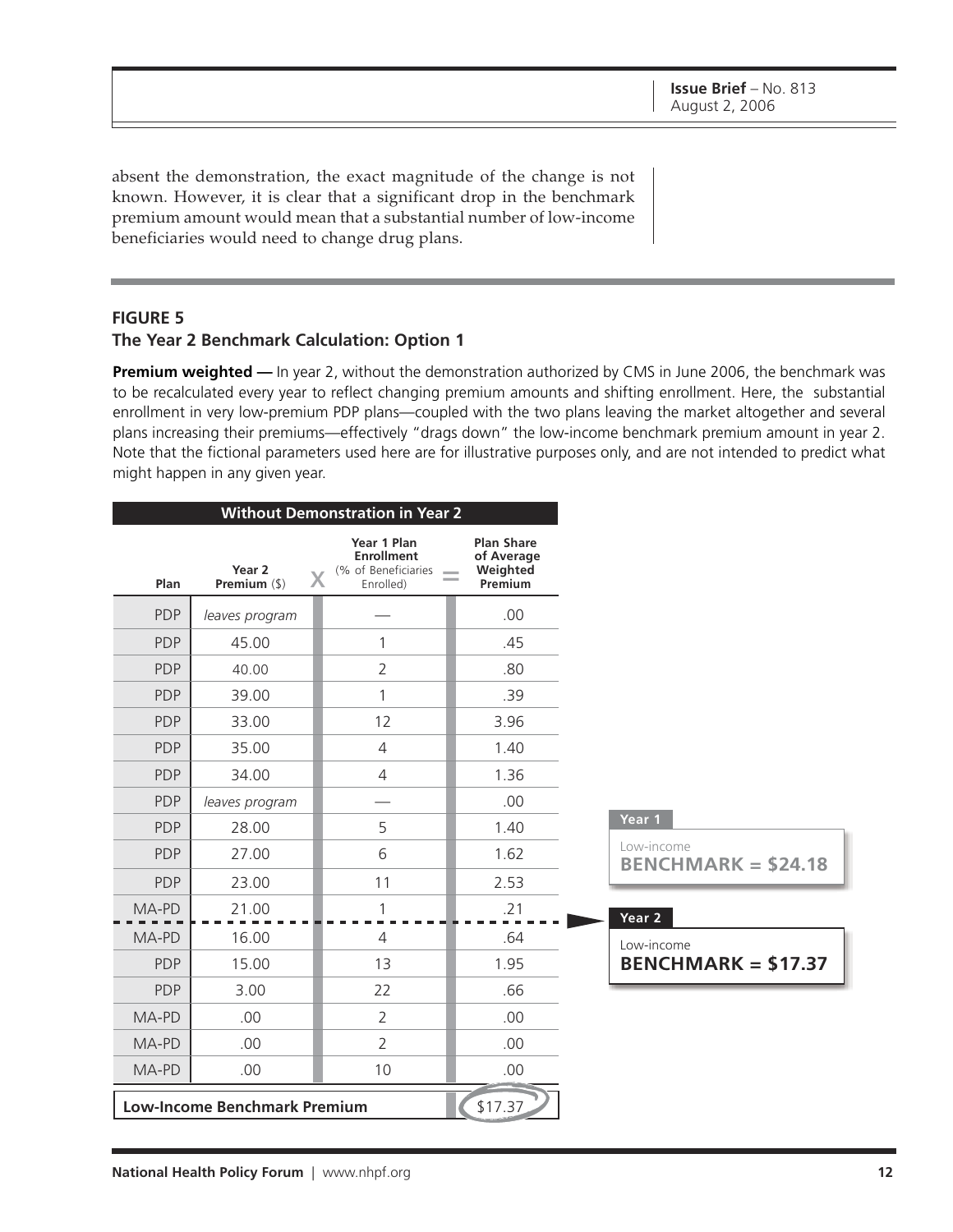benchmark premium amount. Indeed, us-

**With demonstration** — In this second option (Figure 6, below), the hypothetical regional low-income benchmark premium increases slightly from \$24.18 to \$24.49 (rather than falling to \$17.37, as in the first example). As a result, there are three PDPs and five MA-PDs with premiums below the benchmark, and beneficiaries in these plans would be able to remain in them unless they choose to enroll in a new plan.

#### **FIGURE 6 The Year 2 Benchmark Calculation: Option 2**

**Premium weighting postponed —** This second example uses the same changes in plans and premiums as in the previous example (see "Option 1," page 12) to show the effects of the CMS demonstration in which the plan enrollment would be kept the same among all PDPs for purposes of the calculation to stabilize the low-income

| <b>With Demonstration in Year 2</b> |                                     |                                                               |                                                        | ing the same enrollment percentage for                                                                                                                                                 |
|-------------------------------------|-------------------------------------|---------------------------------------------------------------|--------------------------------------------------------|----------------------------------------------------------------------------------------------------------------------------------------------------------------------------------------|
| Plan                                | Year 2<br>Premium (\$)              | Plan<br><b>Enrollment</b><br>(% of Beneficiaries<br>Enrolled) | <b>Plan Share</b><br>of Average<br>Weighted<br>Premium | each PDP results in nearly identical bench-<br>mark premiums from year 1 to year 2. Note<br>that the fictional parameters used here are<br>for illustrative purposes only, and are not |
| <b>PDP</b>                          | leaves program                      |                                                               | .00                                                    | intended to predict what might happen in                                                                                                                                               |
| <b>PDP</b>                          | 45.00                               | 7                                                             | 3.15                                                   | any given year.                                                                                                                                                                        |
| <b>PDP</b>                          | 40.00                               | 7                                                             | 2.80                                                   |                                                                                                                                                                                        |
| <b>PDP</b>                          | 39.00                               | 7                                                             | 2.73                                                   |                                                                                                                                                                                        |
| <b>PDP</b>                          | 33.00                               | $\overline{7}$                                                | 2.31                                                   |                                                                                                                                                                                        |
| <b>PDP</b>                          | 35.00                               | 7                                                             | 2.45                                                   |                                                                                                                                                                                        |
| <b>PDP</b>                          | 34.00                               | 7                                                             | 2.38                                                   |                                                                                                                                                                                        |
| <b>PDP</b>                          | leaves program                      |                                                               | .00                                                    |                                                                                                                                                                                        |
| <b>PDP</b>                          | 28.00                               | 7                                                             | 1.96                                                   |                                                                                                                                                                                        |
| <b>PDP</b>                          | 27.00                               | 7                                                             | 1.89                                                   | Year 2                                                                                                                                                                                 |
| <b>PDP</b>                          | 23.00                               | 7                                                             | 1.61                                                   | Low-income                                                                                                                                                                             |
| MA-PD                               | 21.00                               | 7                                                             | 1.47                                                   | $BENCHMARK = $24.49$                                                                                                                                                                   |
| MA-PD                               | 16.00                               | 3                                                             | .48                                                    |                                                                                                                                                                                        |
| <b>PDP</b>                          | 15.00                               | 7                                                             | 1.05                                                   | Year 1                                                                                                                                                                                 |
| <b>PDP</b>                          | 3.00                                | $\overline{7}$                                                | .21                                                    | Low-income                                                                                                                                                                             |
| MA-PD                               | .00                                 | 2                                                             | .00                                                    | $BENCHMARK = $24.18$                                                                                                                                                                   |
| MA-PD                               | .00                                 |                                                               | .00                                                    |                                                                                                                                                                                        |
| MA-PD                               | .00                                 | 10                                                            | .00                                                    |                                                                                                                                                                                        |
|                                     | <b>Low-Income Benchmark Premium</b> |                                                               | \$24.49                                                |                                                                                                                                                                                        |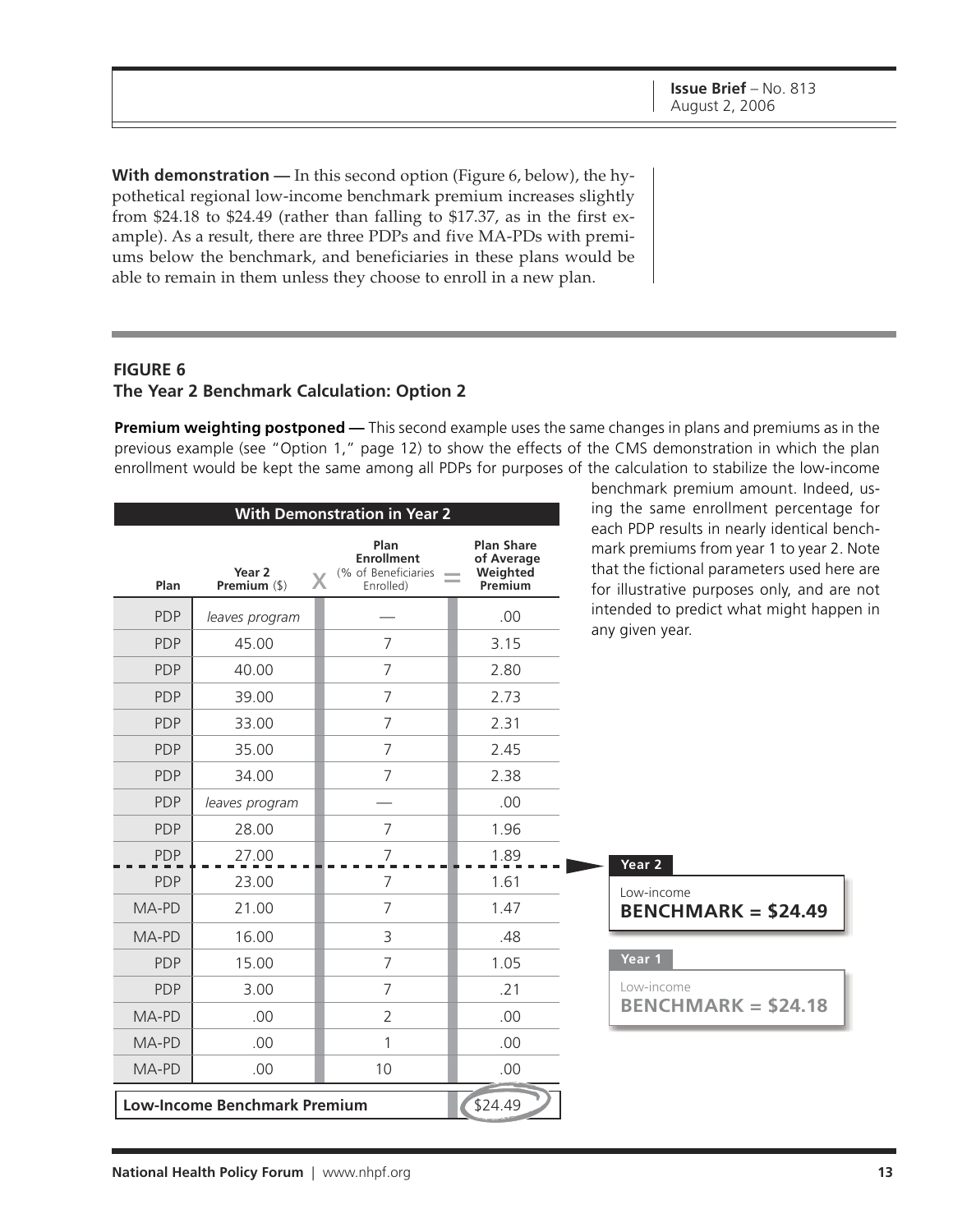#### **Other Considerations of the Demonstration**

Although the demonstration will likely prevent a huge fall in the benchmark amount, the low-income benchmark may fall modestly for 2007. This could be attributed to many factors, most notably the inclusion of zero-premium MA plans in the calculation and the possibility that some of the higher-premium plans in the market will leave the Medicare program.

Absent a statutory change, CMS will eventually be required to move to a weighted average calculation. It is also possible that CMS will use its demonstration authority to phase in the weighted average over several years. Leaving the premiums unweighted for another year (or phasing the weighting in over several years) will likely have budgetary effects. Medicare will pay more in low-income subsidies for 2007 than it would have in the absence of the demonstration. Although there is a cost associated with the demonstration, there will also be budgetary savings from 2006 premiums that were lower than expected. CMS indicates that Medicare Part D will cost \$34 billion less for 2006–2011 than had been projected in the President's budget in February 2006, and \$110 billion less than projected in July  $2005.^{21}$ 

CMS has also announced that plans with premiums below the regional low-income benchmark in 2006 but up to \$1.00 above the low-income benchmark for 2007 will be permitted to charge low-income beneficiaries a premium equal to the low-income benchmark premium amount. This so-called "de minimus" premium policy prevents low-income beneficiaries from being moved out of a plan when the plan premium is just pennies above the low-income benchmark amount.

#### **The Role of MA-PDs in the Benchmark Calculation**

It is worth highlighting the effect of including the MA-PD premiums in the calculation of the low-income benchmark premium. MA-PD plans in some geographic areas are able to offer drug coverage with premiums considerably below premiums offered by PDPs. Nearly 40 percent of MA-PDs include prescription drug coverage for no additional premium.22 This is because MA plans may—and do—use any excess payments from providing other Medicare services to cover the cost of prescription drug coverage, thus "buying down" the monthly beneficiary drug premium. Including these, often lower, MA-PD premiums in the calculation generally drives the low-income benchmark premium amount below what it would be if only PDP premiums were included in the calculation. This effect occurs regardless of whether or not a weighted average is used in the calculation of the low-income benchmark. The more MA plans in a region, the greater the effect. If enrollment in MA plans grows substantially over time, the effect of including their premiums would also grow.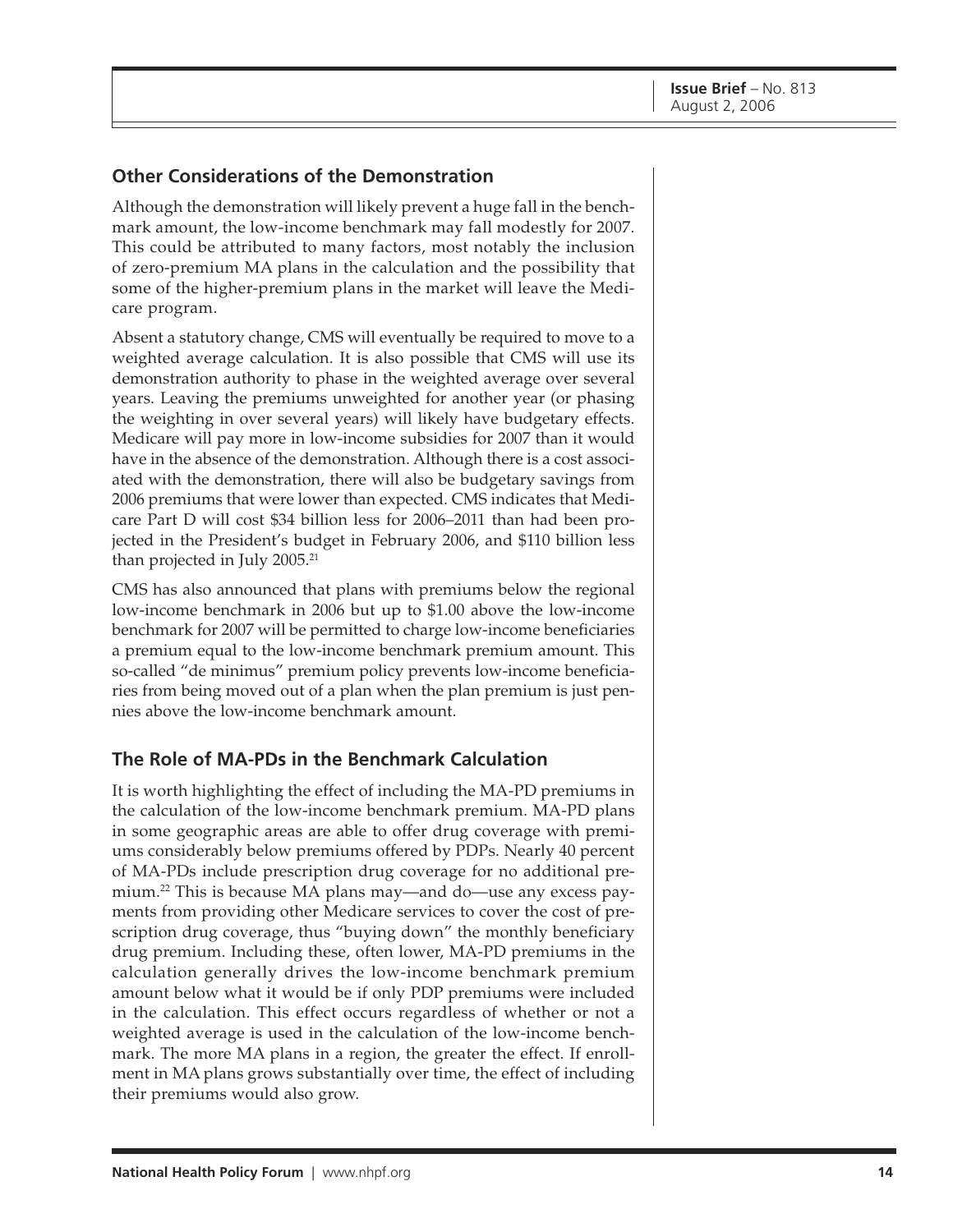Today, the effect of MA-PD premiums on the low-income benchmark premium calculation is slight, except perhaps in California. The regional lowincome benchmark premium amount for California is \$23.25 for 2006, the lowest in the nation. California has very high MA penetration and relatively low MA premiums, both of which contribute to its region's benchmark premium amount being lower than other regions.

Some experts believe that there will be fewer PDPs available for no premium to full subsidy–eligible beneficiaries if MA-PD penetration grows substantially over the coming years. However, the MMA does contain a provision stipulating that low-income beneficiaries eligible for a full premium subsidy always have at least one PDP available with no premium. If the low-income benchmark premium is lower than the lowest-premium PDP in the region, then the amount of premium assistance will equal the premium of the lowest-premium PDP. This ensures that low-income beneficiaries who qualify for the full premium subsidy always have access to at least one PDP with no premium.

## **KEY ISSUES**

Looking toward the open enrollment period for 2007, which begins on November 15, 2006, a number of key issues will be of interest to policymakers.

■ *Will low-income beneficiaries have fewer choices of plans with premiums below the low-income benchmark premium in 2007?*

There may be a slight reduction in the number of plans, but probably not a significant change. The demonstration program announced by CMS in June 2006 will minimize significant erosion of the benchmark premium amount.

Several other factors may somewhat decrease the number of PDPs available in 2007. Some sponsors may pull out of the Medicare drug market for lack of enrollment, or for other business reasons. It is possible that others may not have their contracts renewed by CMS for failing to meet 2006 contract terms and conditions. In addition, most PDP sponsors will offer no more than two plan options in each region for 2007, unless a third plan option offers coverage that is much different from the two options already offered, such as coverage in the doughnut hole. Finally, many experts expect some market consolidation in future years. In all of these cases, if the plans that pull out of the Medicare market have generally higher-than-average premiums, the effect will be to lower the average premium and the low-income benchmark.

■ *Are plan sponsors likely to change their business strategies to try to offer premiums below the low-income benchmark premium for 2007***?**

Plans are likely working off of business models that may or may not need to be adjusted in light of experience and actual data gathered in 2006. For many plans, having dual eligibles auto-enrolled is important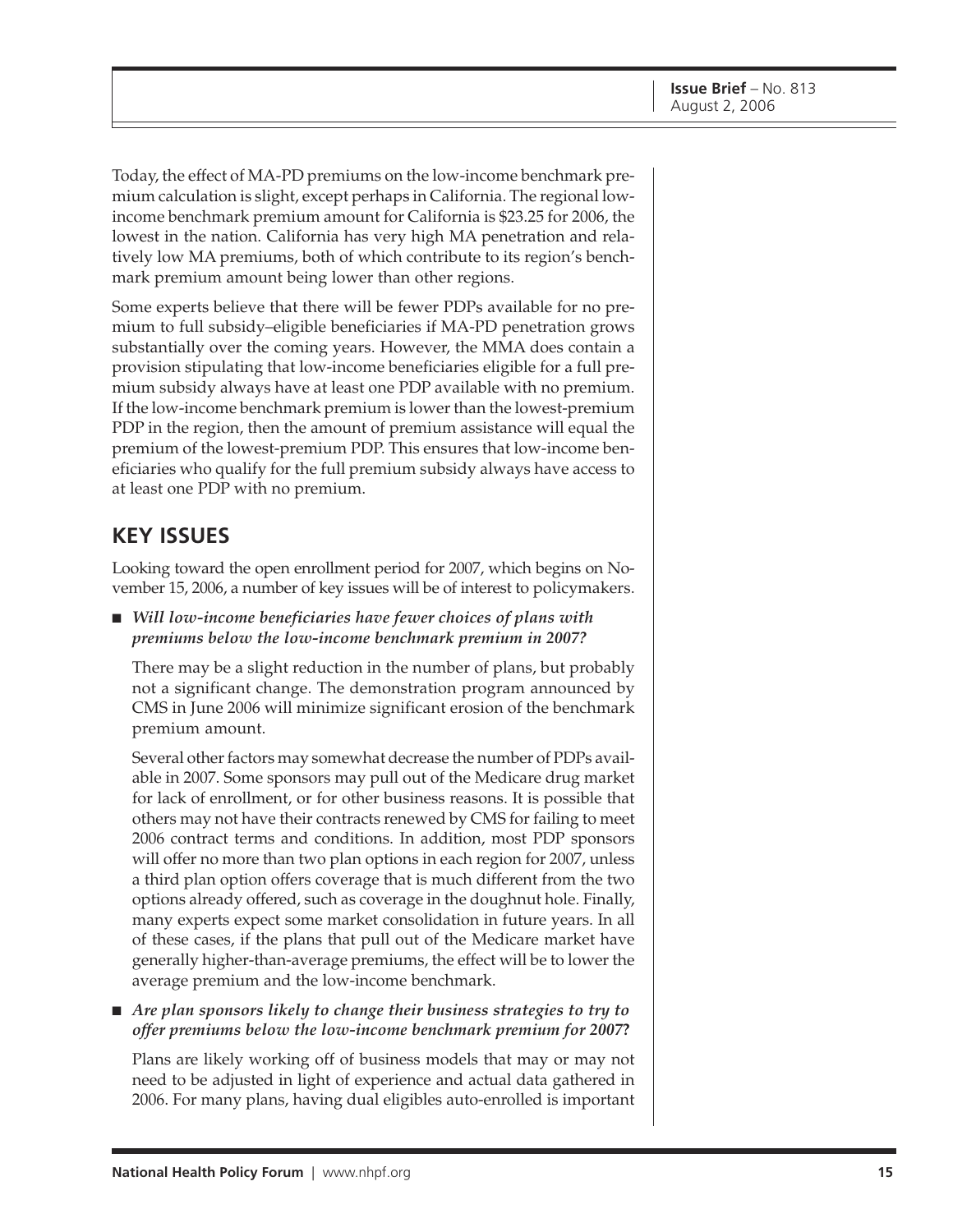to their business strategy. Indeed, for some plans, the dual eligibles represent a large percentage of their total Medicare business. The additional payment for dual eligibles is an added incentive for some plans to seek to enroll them. In addition, marketing costs are lower for dual eligibles because of auto-enrollment.

Some companies offering plans with premiums above the low-income benchmark premium in 2006 may attempt to price their premiums below what they estimate the benchmark will be for 2007. Other companies may price their premium to be more competitive with lower premium plans in an effort to boost enrollment, but this may be a difficult feat in the Medicare drug plan market.

Because 2007 plan bids had already been received by CMS when the demonstration project was announced in June 2006, CMS will permit plans to modify their bids. It is not yet clear whether these updated bids will result in higher premiums.

PDP and MA-PD premiums paid by non–low-income beneficiaries are expected to increase for 2007, complicating business strategies even further. In addition to the routine premium increases attributable to drug ingredient price growth, pharmacy costs, benefit management factors, or other issues, many experts believe that overall beneficiary premiums will increase because of a change in the way the monthly beneficiary premium will be calculated for 2007 and beyond. The 2006 monthly premium was calculated using a national average bid that was generally unweighted by enrollment of beneficiaries into different plans, similar to the calculation for the low-income benchmark premium. For 2007, the monthly beneficiary premium will be calculated using a weighted average of plan bids, unless CMS takes action to postpone or mitigate this effect. Because a large portion of enrollment is concentrated in a few low-premium plans, the net effect may be to lower the average premium. If the average premium is lower, beneficiary premiums for some plans will increase because the beneficiary premium is determined in part by the difference between a plan's bid and the average bid.<sup>23</sup> The effects of this expected premium increase in light of the low-income benchmark premium demonstration are unclear.

#### ■ *Will the low-income benchmark premium fall for 2008, resulting in a large number of low-income beneficiaries switching drug plans at that time?*

It is too early to tell. CMS has not yet indicated whether the demonstration program will operate for more than one year, or whether a phase-in of the weighted average will occur. To heighten competition and to encourage plans to offer low premiums, moving to a weighted average is perhaps preferable. A statutory change would be needed to permanently change the weighting methodology. Statutory changes could include a phasing-in of the enrollment weighting to avoid a precipitous drop in the low-income benchmark premium while moving toward a weighted premium.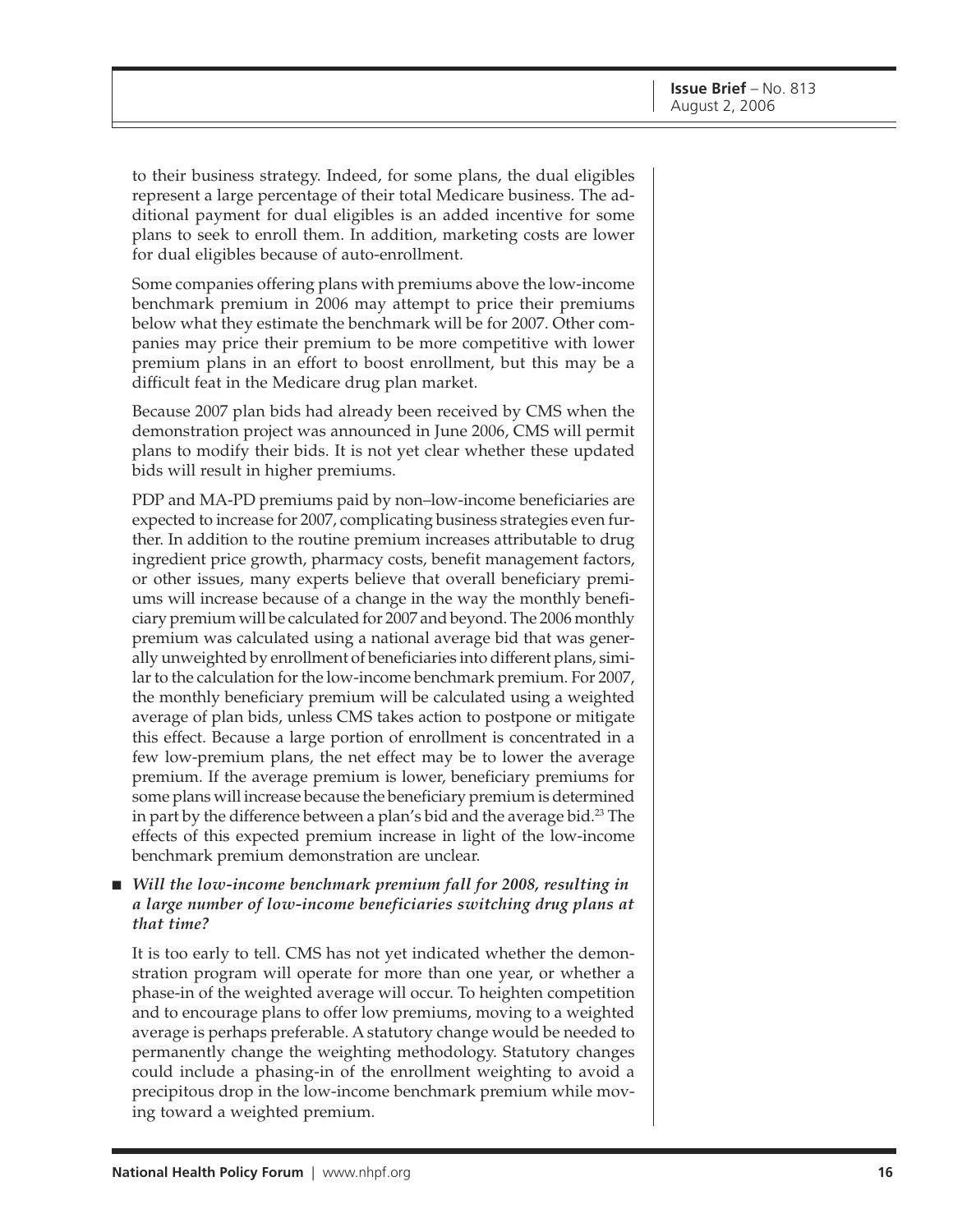## **CONCLUSION**

The low-income benchmark premium calculation is a very technical Medicare drug benefit issue, but it is important to understand this calculation and the key factors that influence it because millions of beneficiaries are affected by it. Several key factors influence the level of the low-income benchmark premium amount in any given year, including PDP and MA-PD beneficiary premiums and enrollment levels in individual plans. Beneficiaries will choose plans based on premiums and other factors including plan formularies, familiarity with the company offering the plan, and co-pay amounts. The corporate strategies of plans also come into play. All of these and other factors influence the level of the low-income benchmark premium for 2007 and beyond. The ultimate success of the Medicare drug benefit will be measured, in part, by the reliability of the program for lowincome beneficiaries. The level and stability of the low-income benchmark premium over time is an imporant contributor to that reliability, and to the overall success of Medicare Part D.

### **ENDNOTES**

1. See Dawn M. Gencarelli, "The Basics: Overview of the New Medicare Prescription [Drug Benefit," National Health Policy Forum, June 21, 2005; available at www.nhpf.org/](http://www.nhpf.org/pdfs_basics/Basics_MMA.DrugBenefit.pdf) pdfs\_basics/Basics\_MMA.DrugBenefit.pdf.

2. MA-PD plans include private fee-for-service plans (which are not required to offer prescription drug coverage) and special needs plans. Some beneficiaries may also receive drug coverage through the Program of All-Inclusive Care for the Elderly (PACE), which provides comprehensive health benefits for dual eligibles in certain geographic areas.

3. Each of the 34 PDP regions includes at least one state. MA regions overlap PDP regions but are not entirely the same.

4. Jack Hoadley, "Medicare's New Adventure: The Part D Drug Benefit," The Common[wealth Fund, March 2006, 7; available at www.cmwf.org/usr\\_doc/Hoadley\\_](http://www.cmwf.org/usr_doc/Hoadley_medicaresnewadventure_911.pdf) medicaresnewadventure\_911.pdf.

5. Some drug plans pay for drugs in this coverage gap, but usually for generic drugs only.

6. Enrollment figures from a specified month in the preceding year are used.

7. "Over 38 Million People With Medicare Now Receiving Prescription Drug Coverage," news release, U.S. Department of Health and Human Services, June 14, 2006; available at [www.hhs.gov/news/press/2006pres/20060614.html.](http://www.hhs.gov/news/press/2006pres/20060614.html)

8. Centers for Medicare & Medicaid Services (CMS) enrollment figures as of April 27, 2006; available at [www.cms.hhs.gov/PrescriptionDrugCovGenIn/02\\_EnrollmentData.asp.](http://www.cms.hhs.gov/PrescriptionDrugCovGenIn/02_EnrollmentData.asp)

9. Some MA plans offer \$0 premiums for prescription drugs, or for all medical benefits.

10. Mark B. McClellan, "Implementation of the Medicare Prescription Drug Benefit," testimony before the U.S. House of Representatives, Committee on Ways and Means, Sub[committee on Health, May 3, 2006, pp 23-24; HTML version available at www.hhs.gov/](http://www.hhs.gov/asl/testify/t060503a.html) asl/testify/t060503a.html.

11. "Over 38 Million People With Medicare," June 14, 2006.

**Endnotes** / continued ➤